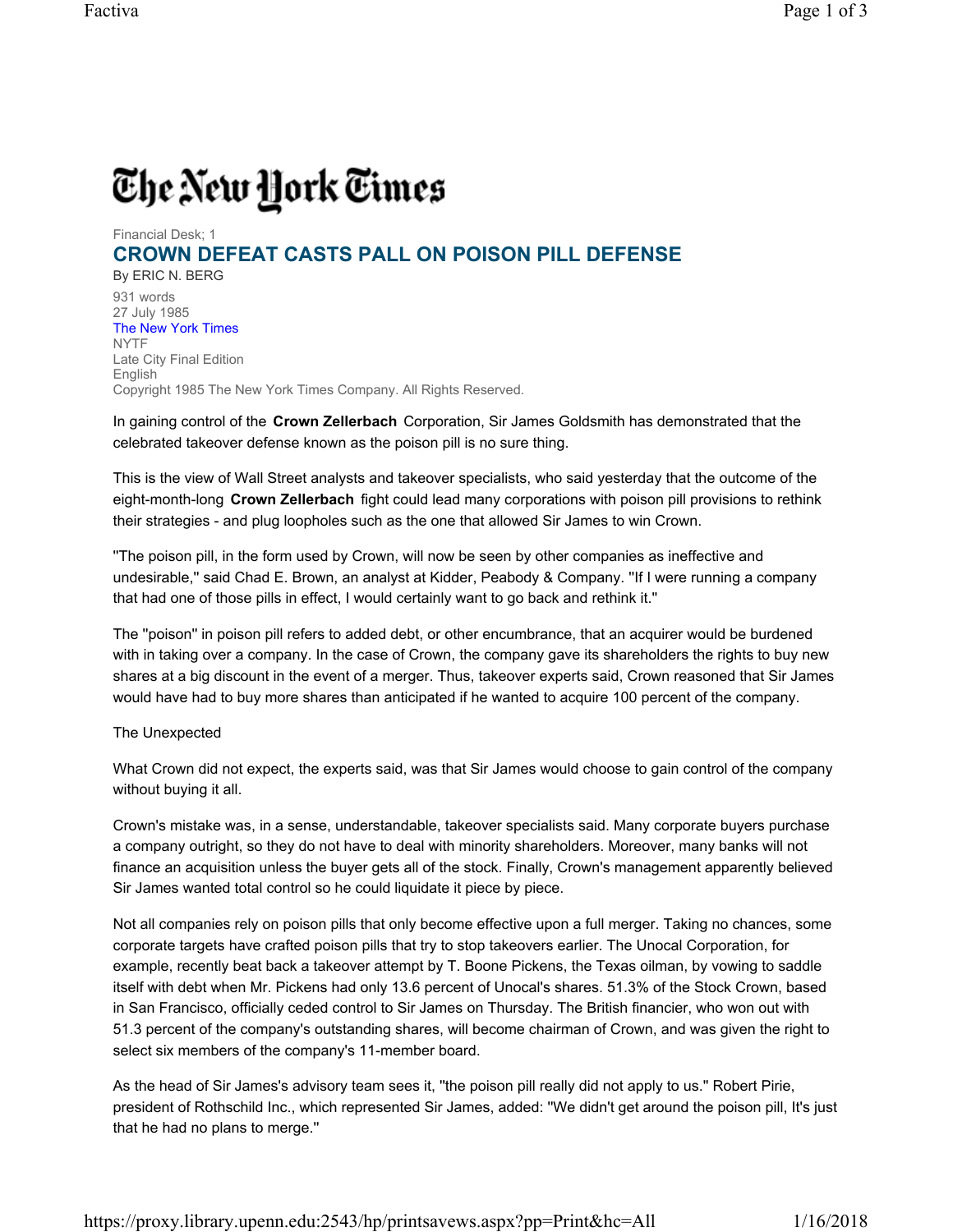And Peter S. Golden, a mergers specialist at the New York law firm of Fried, Frank, Harris, Shriver & Jacobson, said: ''The key point was that Goldsmith was willing to live without 100 percent.''

Crown's poison pill was not totally ineffective. For one thing, takeover specialists said, it undoubtedly increased the time required for Sir James to gain his majority stake, not to mention causing him bills from lawyers and investment bankers.

Beyond that, the specialists said, it prevented Sir James from engaging in a so-called two-tiered tender offer, in which at least 50 percent of a company's shares are bought at one price, while remaining shareholders receive a lower price for their holdings.

#### Most-Critical Point

Yet, on the most-critical point - retaining control of the corporation -Crown's defense failed, the experts contend. Moreover, it made it impossible for Crown to seek refuge in the hands of a friendly suitor, since that acquirer, too, would have had to swallow the poison pill. The events thus showed that chinks can be uncovered even in high-priced corporate armor.

To ward off Sir James, Crown hired Salomon Brothers Inc. and the law firm of Wachtell, Lipton, Rosen & Katz both considered masters of takeover defense. Yesterday spokesmen for both firms said they would not comment on the matter. Larry Kurtz, a Crown spokesman, said the company's executives were unavailable.

Experts believe that the Crown experience could have a profound effect on executive thinking, forcing many corporations to overhaul their takeover defenses with an eye toward stopping up holes. Specialists believe that dozens of other companies have poison pills similar to Crown's.

#### Four Crown Options Seen

Crown, meanwhile, must decide its own future. As part of an agreement reached with Sir James, a corporate committee half controlled by Sir James will study four options: a restructuring of the company, additional purchases of shares by Sir James, a tender offer by Crown for its own shares and a transaction with a third party that presumably would lead to a sale of assets.

All four options are aimed at pumping up Crown's share price, and any one or combination, analysts say, is possible. But if Sir James's history is any guide, at least a partial liquidation of Crown seems likely. The last time Sir James made a major acquisition, of the Diamond International Corporation, another forest-products concern, entire sectors of the business were sold off, with Sir James reaping huge profits on the deals.

''He will proceed to liquidate the company in an orderly fashion, taking care not to trigger the poison pill,'' said Mr. Brown of Kidder.

New York Times Digital (Full Text)

Document NYTF000020050505dh7r01ahb

| Text     | Crown Zellerbach               |
|----------|--------------------------------|
| Date     | 07/27/1985 to 07/27/1985       |
| Source   | The New York times on the Web. |
| Author   | All Authors                    |
| Company  | All Companies                  |
| Subject  | All Subjects                   |
| Industry | All Industries                 |

#### **Search Summary**